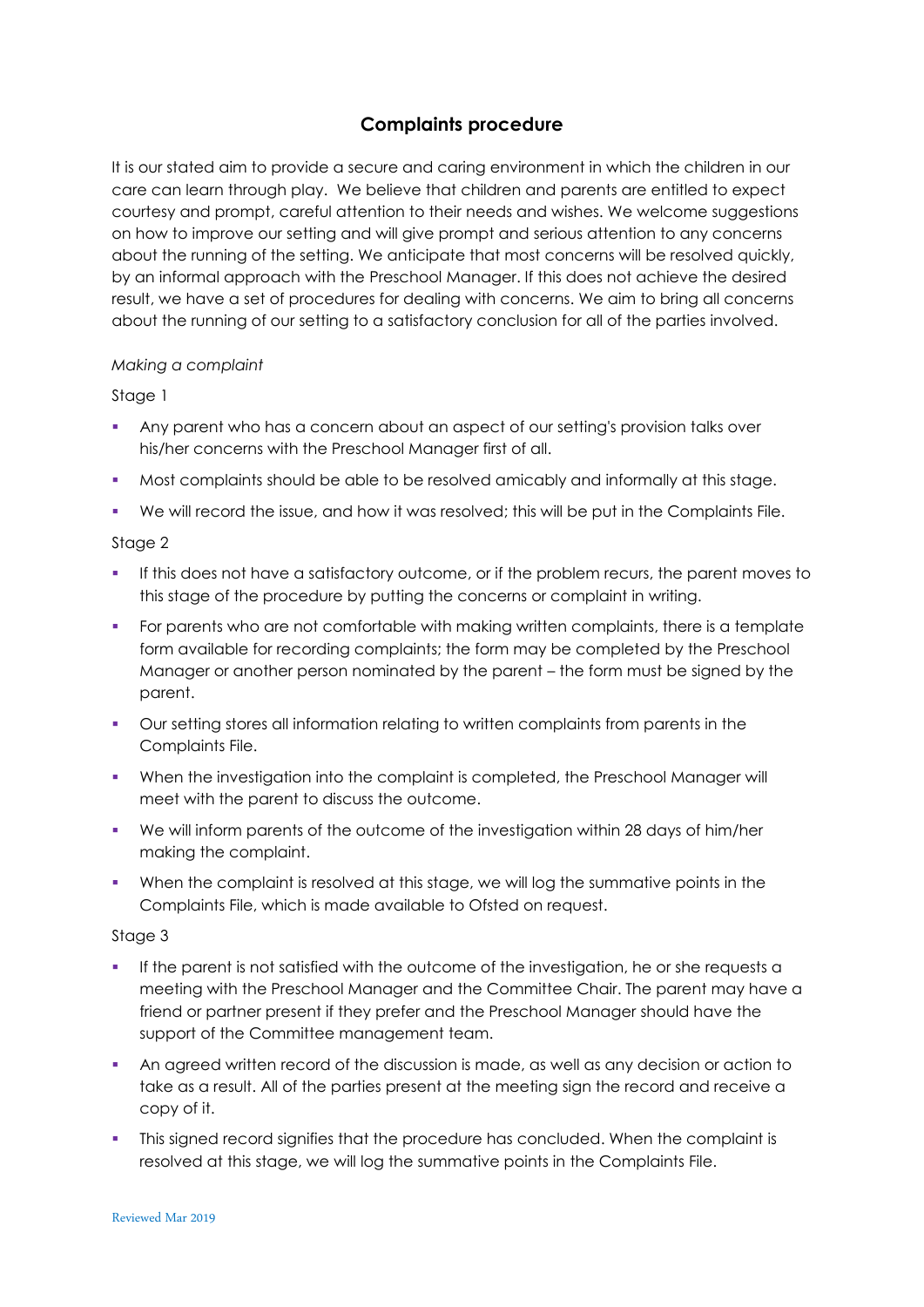## Stage 4

- If at the stage three meeting the parent cannot reach agreement with the setting, we will invite an external mediator to help to settle the complaint. This person should be acceptable to both parties, listen to both sides and offer advice. A mediator has no legal powers, but can help us to define the problem, review the action so far and suggest further ways in which it might be resolved.
- The local authority Childcare Development Officer or staff / volunteers within the Early Years Alliance are appropriate persons to be invited to act as mediators.
- The mediator keeps all discussions confidential. S/he can hold separate meetings with staff and the parent, if this is decided to be helpful. The mediator keeps an agreed written record of any meetings that are held and of any advice s/he gives.

## Stage 5

- When the mediator has concluded her/his investigations, a final meeting between the parent and the Preschool Manager and Committee Chair is held. The purpose of this meeting is to reach a decision on the action to be taken to deal with the complaint. The mediator's advice is used to reach this conclusion. The mediator is present at the meeting if all parties think this will help a decision to be reached.
- A record of this meeting, including the decision on the action to be taken, is made. Everyone present at the meeting signs the record and receives a copy of it. This signed record signifies that the procedure has concluded.

All settings are required to keep a written record of any complaints that reach stage two and above, and their outcome. This is to be made available to parents, as well as to Ofsted inspectors on request.

*The role of the Office for Standards in Education, Children's Services and Skills (Ofsted), the Local Safeguarding Children Board and the Information Commissioner's Office*

- Parents may approach Ofsted directly at any stage of this complaints procedure. In addition, where there seems to be a possible breach of the setting's registration requirements, it is essential to involve Ofsted as the registering and inspection body with a duty to ensure the Safeguarding and Welfare Requirements of the Early Years Foundation Stage are adhered to.
- **Parents can complain to Ofsted by telephone or in writing at:**

Ofsted National Business Unit, Piccadilly Gate, Store Street, Manchester M1 2WD

Tel: 0300 123 1231

- These details are displayed on the setting's notice board.
- If a child appears to be at risk, we will follow the procedures of the Local Safeguarding Children Board.
- In these cases, both the parent and the setting are informed and the Preschool Manager will work with Ofsted or the Local Safeguarding Children Board to ensure a proper investigation of the complaint, followed by appropriate action.
- The Information Commissioner's Office (ICO) can be contacted if you have made a complaint about the way your data is being handled and remain dissatisfied after raising